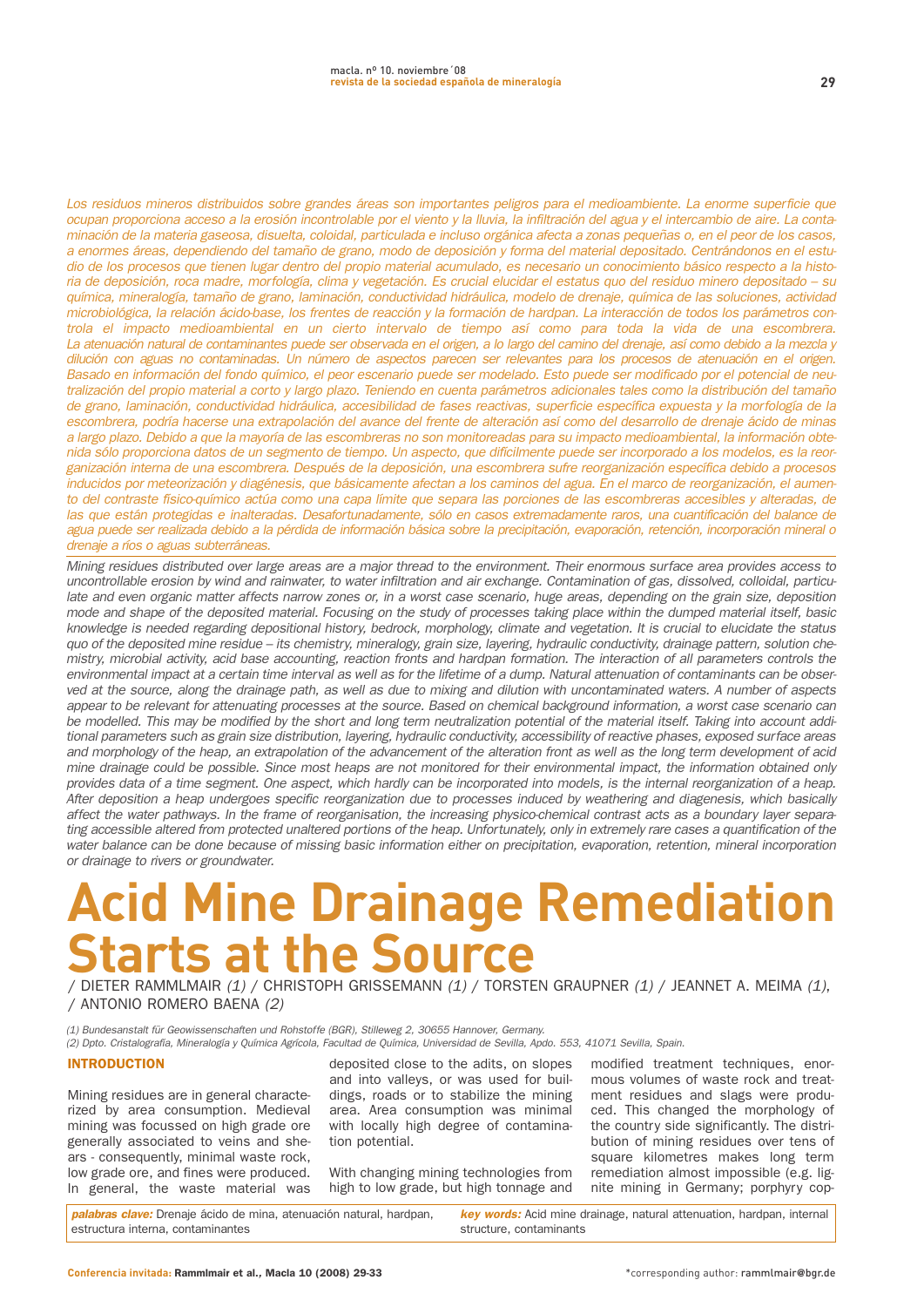**per mines in Chile, Iberian Pyrite Belt, Spain).**

**Mining residues have been in the environmental focus for several decades. Most detailed investigation focussed on the processes generating acid mine drainage (AMD), on the estimation of the worst case scenario. This scenario is meliorated by the short and long time buffering capacity of the gangue minerals, by changing accessibility of acid producing phases due to precipitating crystalline and amorphous secondary phases clogging pores and forming occasionally hardpans, by accumulation of heavy metals in storage minerals in the heap and along the drainage path. Finally dilution of the contaminants by mixing with uncontaminated rivers or groundwater (**Fig.1)

# **Natural Attenuation Potential** Potential contaminant



f<mark>ig 1</mark>. Scheme of natural attenuation of potential contaminants<br>within the source it self, along the seepage, and finally by<br>mixing with uncontaminated waters. The fractions of neutrali-<br>zation , accessibility, fixation a over lifetime is highly dependent on deposition mode, material, climate and age.

**Investigation of mining residues is an extremely complex issue, since little is documented about the process of deposition, the material deposited, the treatment etc.. Deciphering of the depositional history and the processes taking place, requires intensive investigation on site and in the laboratory.**

**The aim of this paper is to show how natural attenuation is affected by structural reorganization, and the possible influence by acid mine drainage.** 

# RESULTS AND DISCUSSION

#### **Depositional history**

**The depositional history of mining**



fig 2. a) Scheme of the depositional sequence at Peña de<br>Hierro, showing grainsize sorting at the slope . Water transport<br>(black) is observed at sinkholes, in surface parallel channels and on the flanks. b) detail of a heap. Lithological changes at the heap from slate and gossan in the center (dark grey) to pyri-<br>te rich tuffs in the E and W, c) Fotograph of grain size fractio nation due to deposition.

**residues rarely can be followed up in detail. Besides accessible information for recently active mines provided by mining companies or by former employees of the mine, little data exist about historical mine sites. Some information is provided by aerial photograph time series, which, however, generally do not cover the whole depositional history. Detailed reconstruction of the depositional process regarding changes of the material itself as well as the mode of deposition of the material with consequent fractionation of grains and minerals** (Fig 2) **is needed for further investigation.**

**Both unsorted blocky materials with limited amounts of fines as well as slimes, contribute to AMD. The amount of contaminants mobilized and removed from the source can vary enormously even when the material and climatic premises fall into the same range. The mode of deposition plays a key role. Homogeneously deposited material often provides better access to fluids compared to chaotically deposited or layered material (Rammlmair, 2002). Sorting in the course of deposition of the material might be responsible for reactive mineral enrichment in layers, forming quasi impermeable thin layers**

**due to alteration and subsequent clogging of pores by substantial amounts of secondary amorphous and crystalline phases.**

**Another crucial point is the depositional slope. Steep flanks contrast with sub-horizontal tops. Flanks are often subject to severe erosion, contributing fines to the rivers and, therefore, contaminating the river itself. On the other hand, even small morphological expressions at the sub-** **horizontal top might cause focussed water transport, due to a reduced infiltration capacity. The stability of some tailings dams is based on this sub-horizontal drainage. Blocky heaps are open to infiltration. To inhibit rain water infiltration fines have to lock the mega pore system to enhance the water retention capacity and enable horizontal rerouting** (Fig.3)**.**

#### **Natural attenuation**

**Natural attenuation is a welcome attribute to large sources of contamination, since remediation efforts would be enormous. Natural attenuation takes advantage of all available ingredients, to achieve equilibrium with the surroundings. Since materials from the mining industry provide enhanced surface areas and good accessibility, processes taking place within this material are much faster then similar processes taking place over thousands of years in the source rock, e.g. gossan formations. Within the treated material, accessibility is optimized due to grain size reduction. Therefore, high amounts of dissolved material are made available to the environment within a short time period. This is the source of AMD with high loads of contaminants, which is related to the immediate availability of the reacting phases.**

**Taking into account the volume of source material and the contaminants, enormous amounts of eventually toxic compounds would be released.**

**The interactions at the gas-fluid-rock interfaces and the kinetics of the processes taking place at this interfaces have a major influence on the dissolution, absorption, reaction, and precipitation processes taking place. Contrasting micro-environments might even enhance these processes.**



fig 3. Heap at Peña del Hierro showing lithologies and the drainage channels draining<br>into the heap by sinkholes or off heap by horizontal rerouting and slope channels.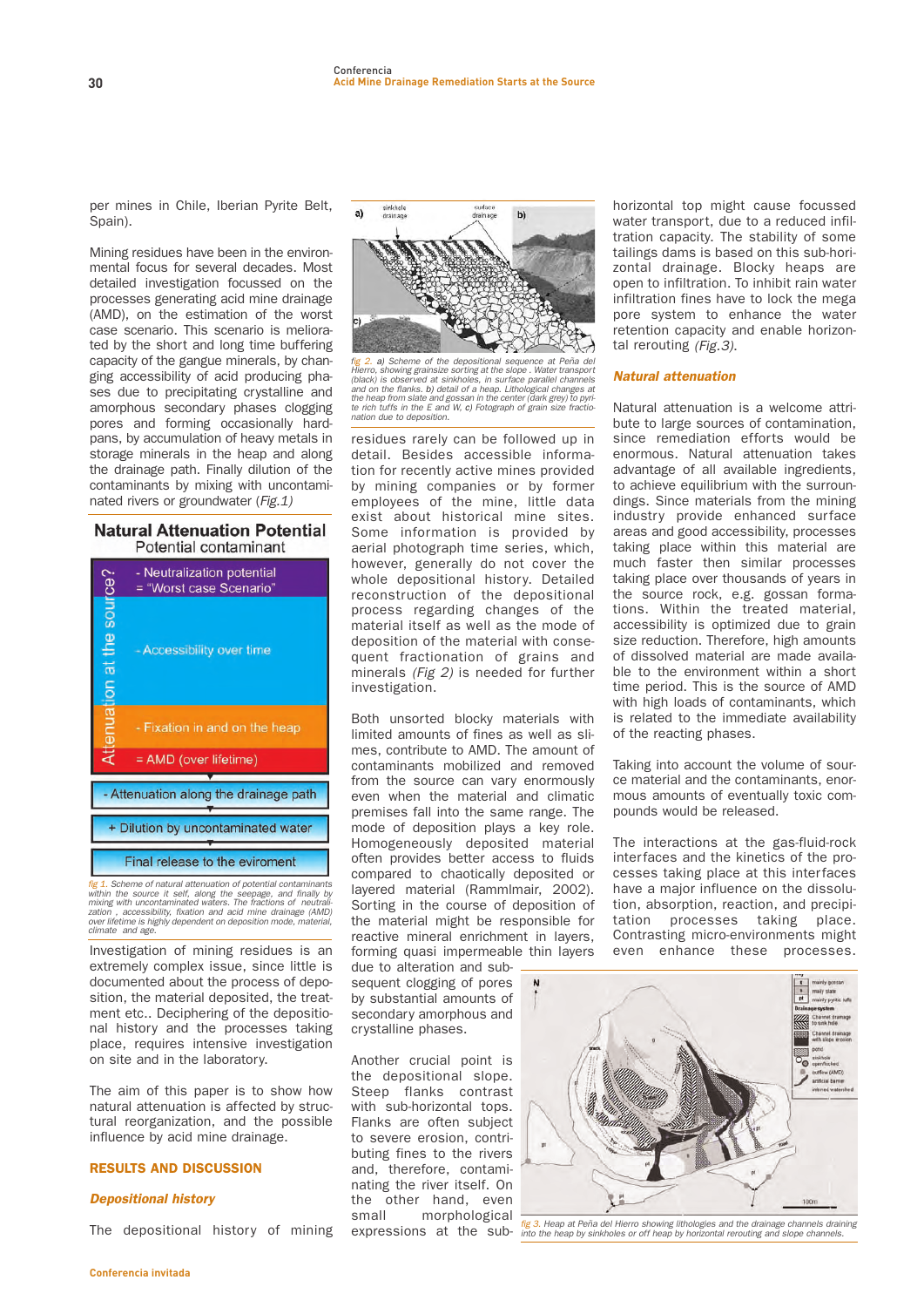**Carbonates and some aluminosilicates such as biotite, hornblende and plagioclase are able to neutralize part of the acidity released due to oxidation of sulfides, and Fe(II) to Fe(III) transformation. Besides K, Ca, Al, Si and other elements go into solution, and even getting pH-conditions normalized, the load of Al, Si could get enhanced. Precipitation of gypsum, jarosite, goethite and of gels of highly variable compositions might occur.**

**The system "heap" shows a number of extremes and transitions. At zones of defined physical contrasts, such as saturated/unsaturated zones, pH , redox, T, and gas composition might show significant differences. Loss of water due to evaporation, changing pH conditions or mixing of fluids, might result in precipitation of secondary phases and a collapse of colloids to gels.**

**Some positions in the heap favour these dramatic changes. The most significant changes can be observed at the capillary fringe, were oxidation is prominent, and capillary driven transport with hyper-saturated fluids provides the environment for precipitating phases and gels due to evaporation. At an oscillating redox front at the boundary saturated/unsaturated zone, e.g. in a tailings system, cementation could lock the pores forming thin consolidated layers (Graupner et al., 2007). Similar, but probably less pronounced contrasts could be found at capillary barriers, at transitions between matrix and macro pore channels.**

#### **Internal reorganization**

**The effect of the physical changes taking place in the heap is twofold. On the one hand, high amounts of contaminants could be absorbed, precipitated and fixed in secondary amorphous and crystalline phases. On the other hand, the volumetric growth of hydrated phases locks up pores and agglutinates particles. These changes have major effects on the erosion, water migration, and air exchange. Due to the inhibition of infiltration by, horizontal rerouting, focused transport occurs on the surface or through the heap. Zones of the heap will be partially or even totally withdrawn from direct accessibility, and therefore from further reaction. The size of such cells varies from cm to hundreds of meters in diameter. The development of such cells is a continuous process, lasting a few to hundreds of years depending**

**on the local premises. It is the most effective natural remediation measure, since the directly accessible source might be reduced by more then 50% (Rammlmair, 2002; Rammlmair et al., 2008). Unfortunately, a direct approval is not easy to be made.**

**Few geophysical methods can be applied to obtain information on the heap internal structure. Single shot electrical resistivity profiles provide ambiguous information. The interaction of water content, ion concentration, conductive minerals, grain size, and porosity makes interpretation of the results difficult.**

**Tomographic information can be obtained by parallel profiles, which outline bodies of the same resistivity range, and provide information on the bedrock morphology and eventually watersheds. In combination with surface observations, one can derive zones of material of related resistivities (pyrite rich tuffs, gossan, slate).**

**Using differential imaging of geoelectrical resistivity measurements prior and after rainfalls helps understanding water migration within the heap (Grissemann et al., 2007; Rammlmair et al., 2008).**

**Fixation of contaminants on surfaces of primary and secondary phases, in amorphous and crystalline storage minerals, and within plants is a commonly observed feature. The duration of the fixation is much dependent on the desorption ability, the solubility of the**

**phases, the stability under changing pHconditions, the accessibility of even soluble phases due to reduced porosity or enhanced water retention in the uppermost layers.**

**Besides the materials chemical, physical, and mineralogical background, the climatic influence has to be considered. Another critical aspect is the mineral and grain size fractionation during deposition of the material. This can cause preferential pathways, capillary barriers, or even critical enrichment of reactive phases being responsible for the development of hardpans and cemented layers (Graupner et al., 2007).** 

# **Acid mine drainage**

**The head waters of the Rio Tinto (Spain) consist of a number of small creeks. Besides pH-neutral waters and a natural contribution of acid mine drainage, the basic source of the river is low pH seepage draining the valleys filled with mining residues. This seepage contains substantial amounts of contaminants, such as Fe, As, S, Pb, Ba, Mo, Cu, and Al. The chemical load and the pH of the seepage water is much dependent on the deposited source rock type, the water retention capacity of fines in the heap's interior, the sampling season, and the sampling point (Romero Baena, 2005.).**

**Basically, five rock types were deposited in heap slope parallel sheets, namely slate, gossan, pyrite ashes, pyrite poor and rich rhyolitic tuffs. The**



f<mark>ig 4</mark>. Watersheds based on geoelectrical resistivity investigation outline the bedrock drainage. The formation of hardpans at the<br>top of the heap in a channel-rip system reroute the water. This causes a shift of the wate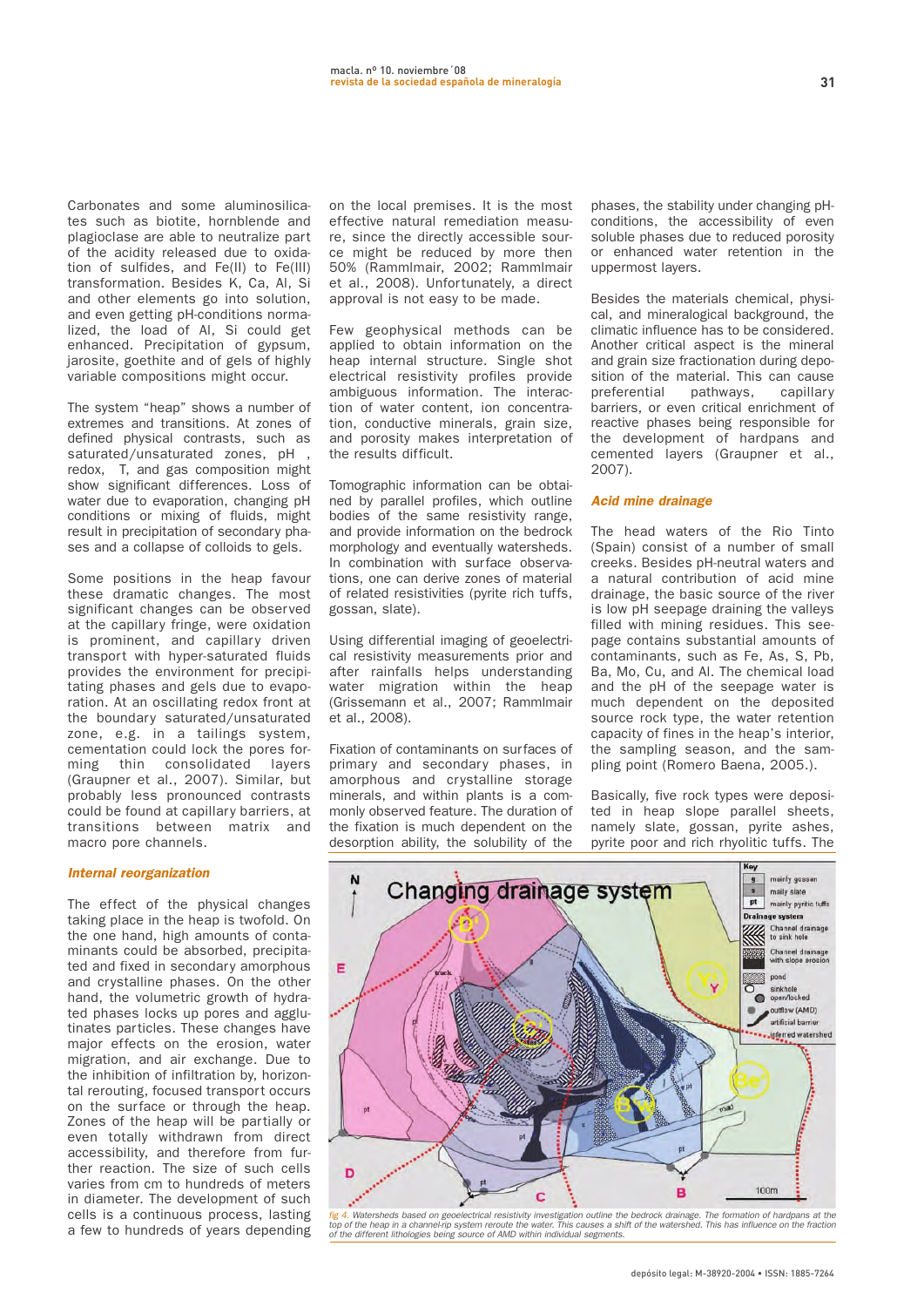

**central part, dominated by gossan and slate is surrounded by rhyolitic tuffs, which are in part highly enriched in pyrite.**

**Since the drainage system of the investigated heaps is influenced by a number of factors such as horizontal drainage, slope erosion and sinkholes, drainage areas do not correspond to the natural watershed system.** (Fig 4) **(Rammlmair et al. 2008).**

# **Drainage path**

**Along the drainage path within and outside the heap, a number of physicochemical changes occur. Potential contaminants might absorb on crystalline and amorphous mineral surfaces or coagulate as colloids or precipitate as gels or individual crystalline phases. Changing Redox condition, pH, temperature drop, O2, bacteria, and evaporation might cause this. Seapage from mining dumps undergoes significant seasonal**

**changes. Besides the changes in quantity, quality and load regarding the fast drainage after rainfall related to macro pore systems and the even in the dry season persistent slow matrix flow (Romero Baena, 2005), changes can be observed along the drainage path, too. Unfortunately reactions within the heap cannot be monitored, but locally attributed to changes in the source, from dominantly slate, gossan or pyritic tuffs (Rammlmair et al, 2008). The physicochemical premises of the seepage are influenced by oxygen availability via air, enhanced by cascades based on the river bed morphology, by temperature decrease or increase depending on the season, by reaction with and absorbtion by minerals of the riverbed, by colloid formation, coagulation and precipitation of amorphous FeH-films. The dissolved ions and the pH might show significant changes.**

**Most of the analyzed waters of Peña del Hierro show hyper-saturation of goethite in the course of oxidation, protons will be liberated when goethite precipitates. Other phases which would precipitate are small amounts of gypsum, anglesite** and SiO<sub>2</sub> (am). Critical for the pH-chan**ges is the kinetics of Fe(II)-oxidation (tendency: pH increase), the precipitation kinetics of iron oxyhydroxides and jarosite (tendency: pH decrease), and the kinetics of minerals from the riverbed tendency: pH increase).**

**The observed slight increase in pH along the seepage D over some 100 meters, with significant drop in conductivity and temperature** (Fig.5) **can be modelled on the base of Fe(II) oxidation**



fig 6. Geochemical modelling of ionic strength and pH for oxidation of Fe(II) only, and combined with precipitation of amorphous Fe-phases. The model in part explains the development of Fig.5.